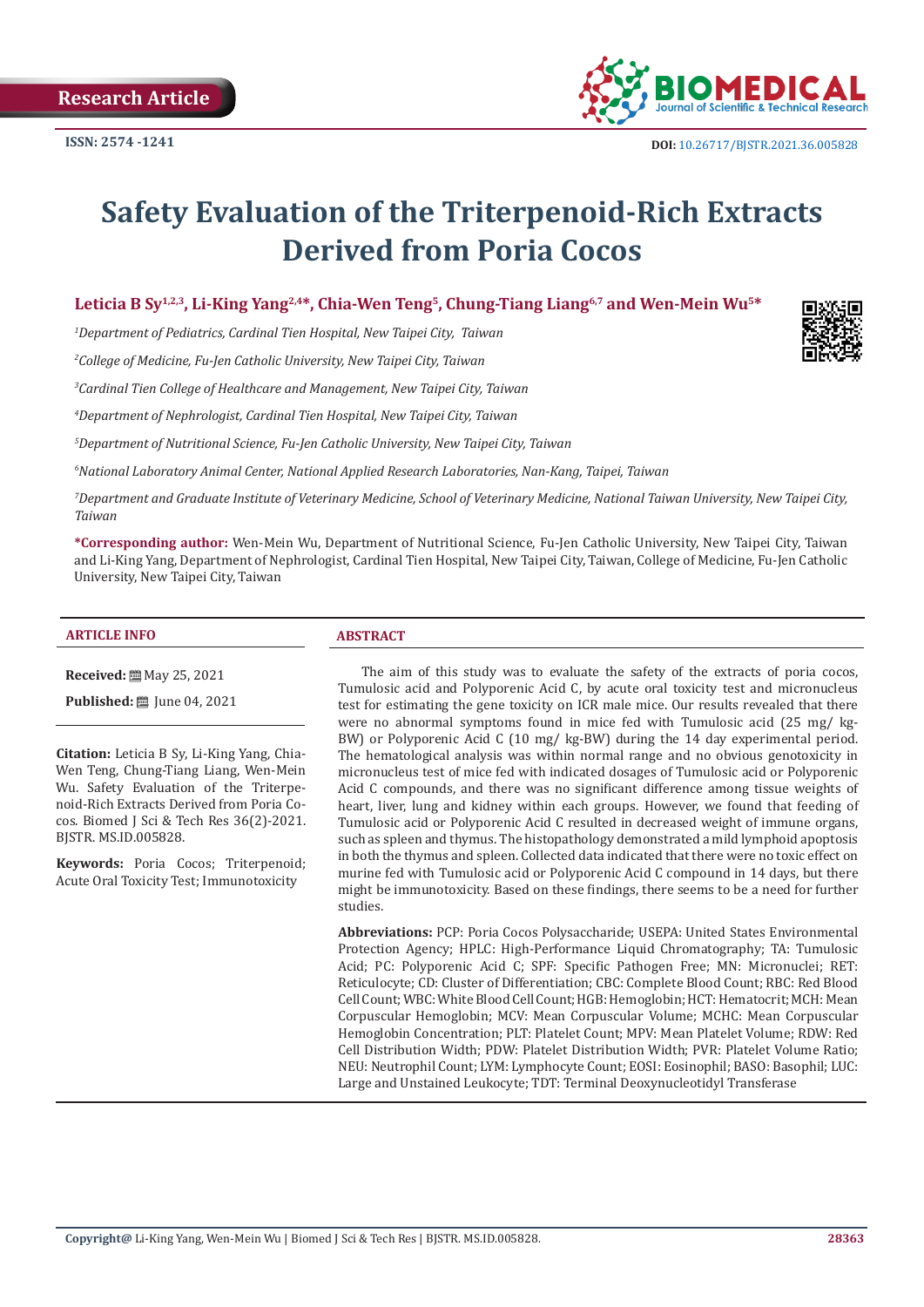# **Introduction**

Poria cocos (Schw.) Wolfis is a type of fungus which belongs to fungi kingdom, Basidiomycota, Basidiomycetes, Polyporales, Fomitopsidaceae and genus Wolfiporia. Poria cocos (Schw.) Wolfis is a polyporaceae fungi dried sclerotia, often a commensal found on the roots of pine trees. Spherical in shape, externally black-brown in color, while internally it is pink or white in color. Poria cocos (Schw.) Wolfis has multiple physiologic activities like regulating serum fatty acid [1,2], anti-oxidative and anti-inflammatory [3,4], anti-carcinogenic [5-7], and immunoregulating effects [8-10]. Poria cocos (Schw.) Wolfis has been studied for the efficacy of its ingredients such as polysaccharides, sterols and other components. Its main polysaccharide part is β-pachyman. Study has suggested that Poria Cocos Polysaccharide (PCP) stimulated dendritic cell maturation, cytokine secretion, antigen presentation, crosspresentation and promoted Th1-dominant response [11]. PCP has been used as an antitumour drug in China through stimulating the expression of apoptosis-related genes and regulating the activities of TPK and PTPP in cancer cells [12]. While its sterols is mostly tetracyclic triterpenoids classified as lanostane and secolanostane, including pachymic acid, tumulosic acid, polyporenic acid C, ebricoic acid, and poricoic acid. The other functional components of Poria cocos (Schw.) Wolfis are ergosterol, protein, lecithin, adenine, choline, histidine, fatty acid, and other inorganic elements. The main component regulating biologic activities are polysaccharide [13,14] and triterpenoid.

Throughout the history of Chinese medicine, Poria cocos has been recommended in numerous publications for being an effective cough expectorant, diuretic, etc. However these materials lack scientific evidence. There is doubt that an excess intake of Poria cocos may cause toxicity. In order to clarify these questions, we adopt the strategies of acute oral toxicity test following both Taiwan Ministry of Health and the United States Environmental Protection Agency (USEPA) established Health Effects Test Guideline. We used the ICR male mice as our study animal and fed it with Triterpenoidrich extracts derived from Poria cocos in a safe experimental assessment. We hope the result of this study can in the future provide more information in developing functional products from triterpenoid of Poria cocos.

# **Materials and Methods**

# **Preparation of Materials**

The Poria cocos (Schw.) Wolfis extracts was provided by Sinphar Pharmaceutical Corporation (Taipei, Taiwan). Extracts of triterpenoids was prepared by the following method: one kilogram of the commercially available Poria cocos (Schw.) was powderized and dissolved in 10 liters of alcohol. We got 10 grams of the extracts after 3 consecutive extraction with alcohol. The extracts then undergo separation by column chromatography. The extract was further purified by column chromatography with dichloromethanemethanol (96: 3 or 96: 4). The purified triterpenoid was analyzed by High-Performance Liquid Chromatography (HPLC), and the purity is more than 95% with the following components in sequence: 100 mg dehydropachymic acid and pachymic acid; 200 mg Tumulosic Acid (TA); 60 mg polyporenic acid C (PC); 20 mg 3-epidehydrotumulosic acid and other smaller amount of lanosterol compounds. Since the extract is a fat-soluble sterol, the test powder is dissolved with small amount of 75% alcohol, with distilled water added and quantified to an appropriate concentration.

#### **Experimental Animal**

Six to eight weeks old ICR male mice were purchased from Lasco Biotechnology Corporation, limited (Yilan, Taiwan) and are Specific Pathogen Free (SPF), mice excluded pathogens are: PVM, revirus 3, Sendai virus, LCMV, hantavirus, TMEV, mouse adenovirus, minute virus of mice, Ectromelia, MHV, Mycoplasma pulmonis, Bordetella bronchiseptica, Clostridium piliforme, Corynebacterium kutscheri, Salmonella spp., Myobia musculi, Aspiculuris tetraptera, Syphacia obvekata, Syphacia muris, Rodentolepsis nana and Rodentolepsis diminuta). ICR male mice are raised in sterilized, individually ventilated cage (IVC ; SLIM LIMETM) at the animal center of the department of nutrition. Fu Jen University. The mice were provided with sterilized pad (hygienic animal bedding, D-73484, Germany) and were freely fed on chow diet (laboratory rodent diet 2001, PMI Nutrition international, Inc., USA) and distilled water. The animal center room temperature was maintained at 25 ± 3℃ with a relative humidity of 50~80% and a 12 hourly light & dark illumination cycle.

### **Experimental Design**

Our study used acute oral toxicity test conducted by the Ministry of Health and the United State Environmental Protection Agency (USEPA) established Health Effects Test Guideline; Acute Oral Toxicity; Harmonized Test Guideline. The experimental mice were divided into 6 groups with each group having a total of 6 mice. The first group was assigned as the control group (Ctrl group), which we also considered as the negative control group. The second group was the intraperitoneally injected chemotherapy group (cyclophosphamide, CP, 100mg/kg-BW, i.p). The last 4 groups were the single orally fed mice which are: TA group (12.5 mg/kg-BW), 2TA group (25 mg/kg-BW), PC group (5 mg/kg-BW) and the 2PC group (10 mg/kg-BW) (Figure 1). Triterpenoid extract of Poria cocos is a fat-soluble sterol, so we first use small amount of 75% alcohol to dissolve TA and PC. Then we used distilled water to titrate to the appropriate concentration and fed the mouse through feeding tube. The mice were observed daily after feeding and weighed once a week. Blood sample from the animal's facial vein were done every  $2<sup>nd</sup>$ ,  $7<sup>th</sup>$  and  $14<sup>th</sup>$  day after treatment and the blood were collected for micronuclei test and hematologic analysis. On the  $14<sup>th</sup>$  day after treatment, the mice were undergo asphyxiation with carbon dioxide.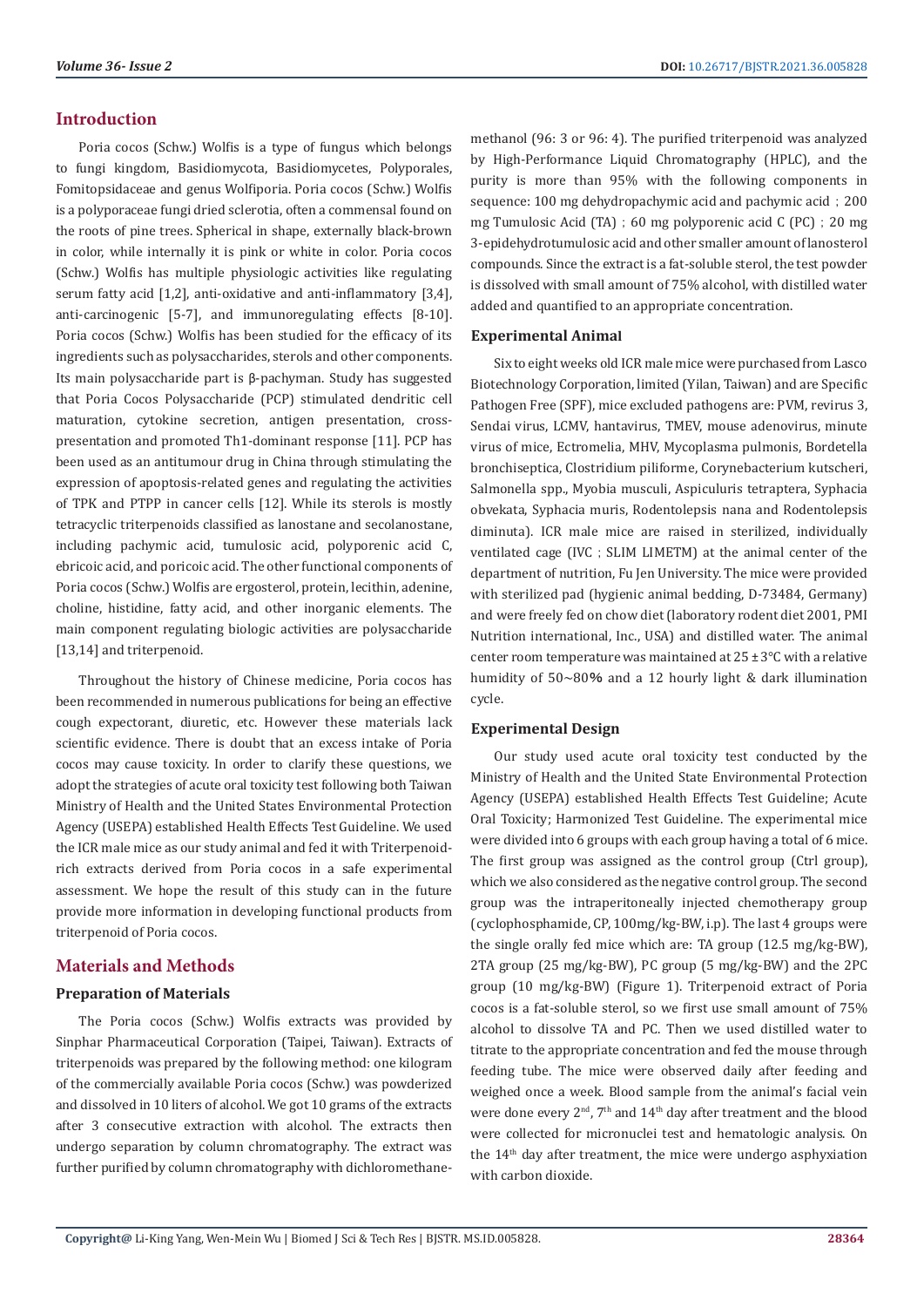

#### **Micronuclei Test**

Micronuclei (MN) test is a good indicator of chromosomal damage [15]. Abnormal micronuclei formation occurs when the nuclei of cells undergoing mitotic division experiences damage or destruction. The formed micronuclei resides and accumulates within the nucleus of the cell; thus, causing genotoxicity, Using the peripheral reticulocyte (RET) with specific transferrin receptor cluster of differentiation (CD) 71, the red cells were marked with the anti-CD 71-FITC antibody (fluorescein isothiocyanate) and propidium iiodide. The marked cells exhibited the red fluorescence (PI). Through flow cytometry the cells, which exhibited the red fluorescence, were measured. The measurement, in percentage, compares the amount of the abnormal red cells having micronuclei to the normal red cells throughout the body [16]. The blood of the mice were collected 48 hours after feeding test substance. In accordance to the steps in the manual of Micro-nucleation detection kit (FC008, Gene Research Laboratory company, Limited, purchased from Jingjing Biochemical Technology Company Limited, Taipei, Taiwan), the extracted blood were tested for the micronuclei ratio together with flow cytometry (Cyflow, Partech, Germany) and WinMDI 2.8 analysis software, we then can observed the distribution of micronuclei in the red cell.

#### **Hematologic Test**

The extracted blood from the facial vein of the mice were placed in an anticoagulant EDTA-containing  $(C_{10}H_{16}N_2O_8)$  syringe, Vacutainer, NJ, USA) test tube. At room temperature, the blood immediately underwent an analysis by hemocytometery (ADVIA®

2120 Hematology System, Germany; National Laboratory Animal Center Foundation). Complete blood count (CBC) included: Red Blood Cell Count (RBC), white blood cell count (WBC), Hemoglobin (HGB), Hematocrit (HCT), Mean Corpuscular Hemoglobin (MCH), Mean Corpuscular Volume (MCV), Mean Corpuscular Hemoglobin Concentration (MCHC), Platelet count (PLT), Mean Platelet Volume (MPV), Red cell Distribution Width (RDW), Platelet Distribution Width (PDW), Platelet Volume Ratio (PCT), Neutrophil count (NEU), Lymphocyte Count (LYM), Monocyte (Mono), Eosinophil (EOSI), Basophil (BASO), and Large and Unstained Leukocyte (LUC).

#### **Organ Pathologic Examination**

On the  $14<sup>th</sup>$  day, the ICR male mice were asphyxiated with carbon dioxide and its organs such as the heart, liver, spleen, kidney and thymus were obtained. Each organ was weighed and compared with the body weight of the mice. The relative weight percentage of each organ was expressed as the weight of each organ over the body weight of the mice. The organs were immersed in 10% formalin solution (mixing 1 ml formaldehyde solution in 9 mL PBS for dilution) and fixed for 24 hours. The tissues were cut into 0.3-0.4 cm slices and were embedded in paraffin wax. After the tissue block was prepared, a 3 μm thick ribbon is made. Using Hematoxylin & Eosin (H & E) staining, this ribbon was then used for the microscopic examination of the tissue organs for histopathologic changes.

#### **Statistical Analysis**

The experimental results were expressed in mean ± SD. Student's t test was used to analyze the differences in the micronucleic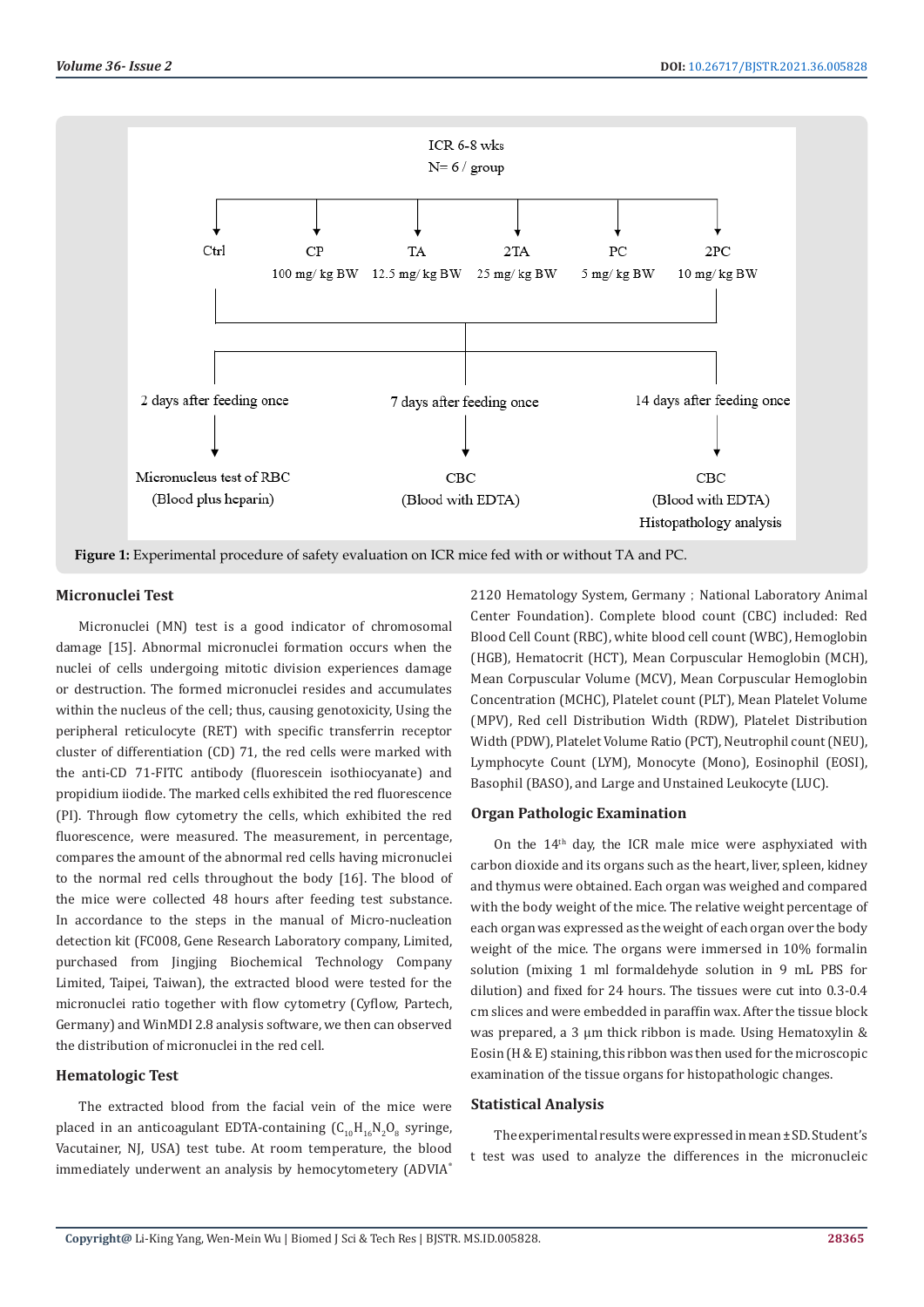analysis between each experimental group from the control and the CP group. P < 0.05 signifies a significant difference between the compared groups which was shown in the diagram presented.

# **Results**

# **Effect of triterpenoids TA and PC on the body weight of ICR mice during oral acute toxicity test**

weight of the ICR mice, the mice were weighed on the  $7<sup>th</sup>$  and  $14<sup>th</sup>$ day after feeding. The results in comparison to the control group showed no significant difference in body weight among those mice fed with high dose TA and PC on the 7<sup>th</sup> day after feeding. The same goes with those mice fed with high dose PC after the 14th day of feeding. However, those mice fed with high dose TA after  $14<sup>th</sup>$  day after feeding showed a significantly higher body weight compared to the control group on the  $14<sup>th</sup>$  day after feeding (Table 1).

To understand the effect of high dose test substance on the body **Table 1:** The effects of extra-high dosages of TA and PC on body weight change of ICR male mice in acute oral toxicity test.

| Group | Body weight (g) |       |      |           |       |      |            |       |         |  |
|-------|-----------------|-------|------|-----------|-------|------|------------|-------|---------|--|
|       | <b>Baseline</b> |       |      | $7th$ day |       |      | $14th$ day |       |         |  |
| Ctrl  | 29.11           | $\pm$ | 0.91 | 32.38     | $\pm$ | 0.94 | 32.84      | Ŧ     | 1.07    |  |
| TA    | 28.81           | $\pm$ | 0.98 | 32.79     | $\pm$ | 1.54 | 34.71      | 土     | $1.10*$ |  |
| 2TA   | 28.32           | $\pm$ | 0.94 | 31.08     | Ŧ     | 2.32 | 32.85      | $\pm$ | 2.74    |  |
| PC    | 28.47           | $\pm$ | 0.93 | 32.28     | Ŧ     | 1.18 | 33.91      | 土     | 1.46    |  |
| 2PC   | 28.98           | $\pm$ | 0.96 | 32.49     | Ŧ     |      | 34.38      | 土     | 0.91    |  |

Note: The values were presented as mean ± SD. Each group contains 6 mice. Value having different superscripts are significantly different from baseline by Student's t-test (\**p*<0.05).

# **There is no effect on the red blood cells' micronuclei test of the ICR mice administered with Triterpenoid TA and PC.**

On the second day after high dose TA or PC tube feeding, blood examinations for the micronuclei analysis was done on the ICR male mice. The anti-transferrin receptor CD71 antibody marked red blood cells were stained with the FITC fluorescent dye and PI. Through this, we were able to count the number of micronucleicontaining red blood cells; thus, obtaining its percentage with the

whole blood [15]. The proportion of micronuclei in the red blood cells were low. However, the percentage of micronuclei in the blood of the CP treated group, which was designated as the positive control, was significantly higher than the treated groups  $(p<0.05)$ as shown in Figure 2. In comparison to the negative control, the treated groups did not have significant difference in the micronuclei test. The results of both the negative and positive controls enforce that the tests performed were valid. The results indicate that high dose TA and PC did not show any significant genotoxicity in the Acute Oral Toxicity test (Figure 2).



**Figure 2:** *In vivo* genotoxicity of ICR mice fed with or without TA and PC. *In vivo* genotoxicity were represented as the percentage of micro-nucleation in the erythrocytes of whole blood compared to the control group. Cyclophosphamide (CP, 100 mg/ kg-BW) was used as the chemical of positive control. §Means statistical significance compared with the control group by Student's t test. (p< 0.05). \*Means statistical significance compared with the CP group by Student's t test. (p< 0.05).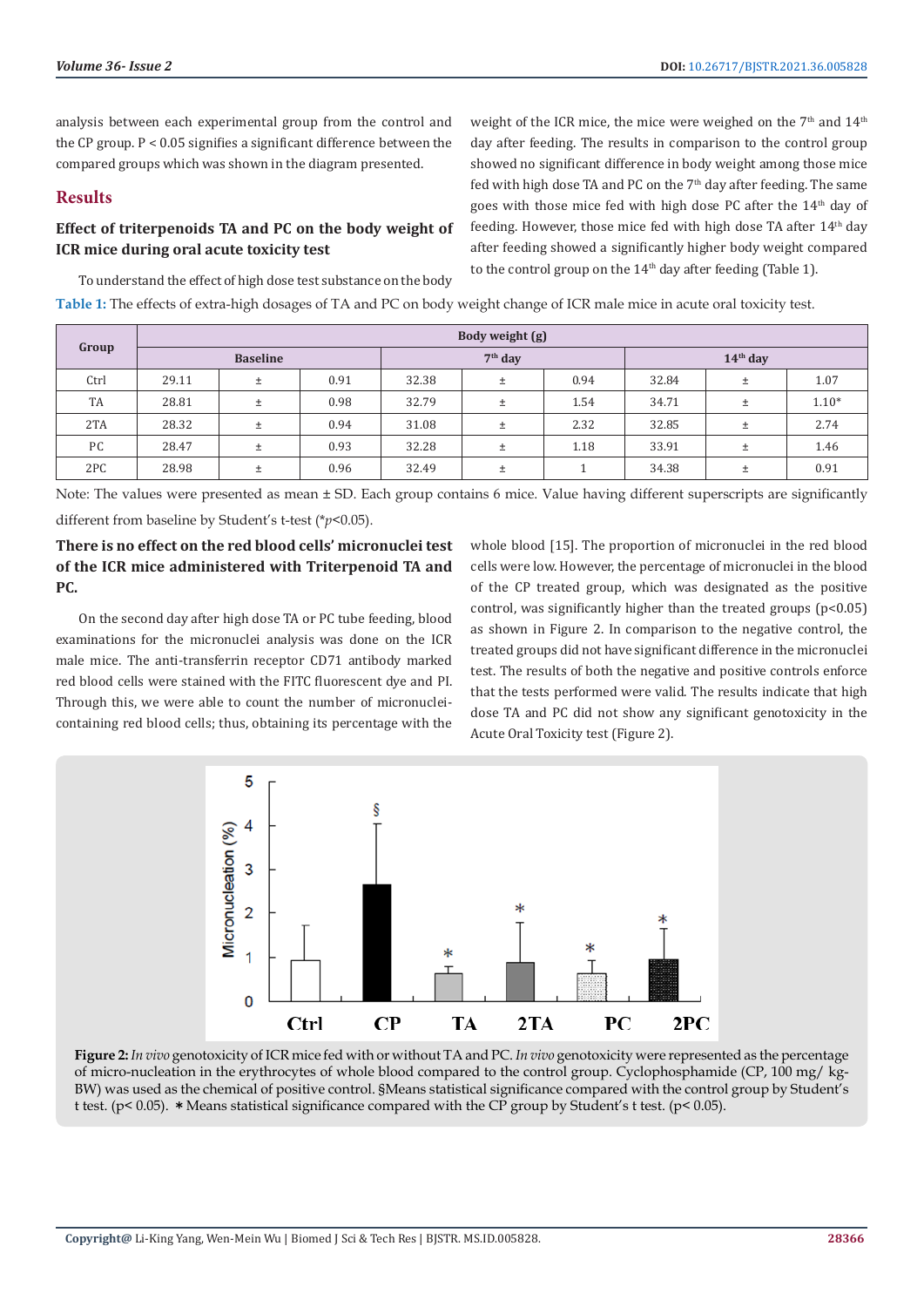# **Effect of Triterpenoid TA and PC on blood cells of ICR mice**

Whole blood was collected on the 7<sup>th</sup> and 14<sup>th</sup> day after feeding high dose of Poria cocos extracts (TA or PC). The blood collected were examined by the blood cell counter. The results showed the mice, which were fed high dose 2PC, on the 14<sup>th</sup> day, had a significantly low white blood cell count compared to the CP group. Its effect on the differential count of the white blood cells showed the mice fed 2TA on the 7<sup>th</sup> day had higher number of mononuclear cells compared to the CP group. The total number of mononuclear cells were significantly decreased in the PC and 2PC group on the

 $14<sup>th</sup>$  day after feeding. Basophils increased significantly on the  $14<sup>th</sup>$ day after feeding high dose TA or PC. On the other hand, the result of the blood analysis (red blood cells) after the  $14<sup>th</sup>$  day of feeding were as follows: all treated groups had Red Blood Count (RBC) significantly higher than the CP group; TA, 2TA and 2PC group had significantly higher HGB; TA group has significantly higher HCT, while MCV and MCH were significantly lower than the control group. Although there were many significant differences among the groups, the red blood cell indices were still within the normal range (Table 2). (8-week-old mouse blood biochemical data and reference values established by Dr. Liang Chong-Tiang's reference data and from ADVIA2120 blood cell count reference).

| Table 2: Hematological changes of ICR mice fed with or without TA and PC in acute oral toxicity test. |  |
|-------------------------------------------------------------------------------------------------------|--|
|-------------------------------------------------------------------------------------------------------|--|

|              |                       | 7 day            |                  |                  |                  |                  | 14 day           |                        |                  |                  |                        |
|--------------|-----------------------|------------------|------------------|------------------|------------------|------------------|------------------|------------------------|------------------|------------------|------------------------|
| <b>Items</b> | (Unit)                | Ctrl             | <b>TA</b>        | 2TA              | <b>PC</b>        | 2PC              | Ctrl             | <b>TA</b>              | 2TA              | <b>PC</b>        | 2PC                    |
| <b>WBC</b>   | $10^{3}$ /<br>μL      | $6.17 \pm 0.45$  | $6.52 \pm 2.25$  | $7.56 \pm 1.21$  | $6.27 \pm 0.87$  | $5.94 \pm 0.54$  | $6.74 \pm 1.63$  | $5.29 \pm 1.29$        | $5.29 \pm 1.11$  | $4.78 \pm 1.41$  | $4.55 \pm 0.48^*$      |
| <b>NEUT</b>  | $10^{3}/$<br>μL       | $1.04 \pm 0.35$  | $1.2 \pm 0.66$   | $1.84 \pm 0.75$  | $1.02 \pm 0.16$  | $1.06 \pm 0.09$  | $0.95 \pm 1.11$  | $0.92 \pm 0.14$        | $1.49 \pm 0.68$  | $0.72 \pm 0.24$  | $0.74 \pm 0.21$        |
| <b>LYMPH</b> | $10^{3}$ /<br>μL      | $4.38 \pm 0.82$  | $4.43 \pm 1.65$  | $5.78 \pm 1.72$  | $5.16 \pm 0.44$  | $4.63 \pm 0.23$  | $5.25 \pm 1.86$  | $3.95 \pm 1.23$        | $3.44 \pm 1.12$  | $3.84 \pm 1.16$  | $3.05 \pm 0.75$        |
| <b>MONO</b>  | $10^{3}/$<br>$\mu$ L  | $0.12 \pm 0.05$  | $0.17 \pm 0.07$  | $0.2 \pm 0.01*$  | $0.15 \pm 0.05$  | $0.18 \pm 0.06$  | $0.16 \pm 0.03$  | $0.14 \pm 0.05$        | $0.13 \pm 0.05$  | $0.09 \pm 0.01*$ | $0.07 \pm 0.02*$       |
| <b>EOS</b>   | $10^{3}/$<br>μL       | $0.18 \pm 0.09$  | $0.24 \pm 0.13$  | $0.18 \pm 0.03$  | $0.19 \pm 0.06$  | $0.24 \pm 0.19$  | $0.25 \pm 0.13$  | $0.22 \pm 0.09$        | $0.16 \pm 0.06$  | $0.14 \pm 0.09$  | $0.13 \pm 0.11$        |
| <b>BASO</b>  | $10^{3}/$<br>μL       | $0.03 \pm 0.01$  | $0.02 \pm 0.01$  | $0.05 \pm 0.02$  | $0.04 \pm 0.01$  | $0.03 \pm 0.01$  | $0.04 \pm 0.02$  | $0.04 \pm 0.01$        | $0.04 \pm 0.01$  | $0.03 \pm 0.03$  | $0.03 \pm 0.01$        |
| <b>RBC</b>   | $10^{6}$ /<br>$\mu$ L | $8.54 \pm 0.54$  | $8.51 \pm 0.32$  | $8.37 \pm 0.28$  | $8.11 \pm 1.55$  | $8.19 \pm 0.36$  | $7.88 \pm 0.31$  | $8.95 \pm 0.17*$       | $8.64 \pm 0.22*$ | $8.74 \pm 0.30*$ | $8.77 \pm 0.44*$       |
| <b>HGB</b>   | g/dL                  | $14.46 \pm 0.52$ | $14.12 \pm 0.59$ | $14.43 \pm 0.84$ | $14.64 \pm 0.69$ | $13.92 \pm 0.69$ | $13.38 \pm 0.34$ | $14.68 \pm$<br>$0.13*$ | $14.7 \pm 0.66*$ | $14.18 \pm 0.72$ | $14.43 \pm$<br>$0.47*$ |
| <b>HCT</b>   | $\frac{0}{0}$         | $46.26 \pm 0.91$ | $44.9 \pm 1.53$  | $45.1 \pm 3.09$  | $45.34 \pm 2.33$ | $44.26 \pm 1.87$ | $44.56 \pm 0.65$ | $46.93 \pm$<br>$0.93*$ | $48.3 \pm 2.89$  | $46.82 \pm 3.11$ | $47.1 \pm 1.48$        |
| <b>MCV</b>   | fL                    | $54.36 \pm 2.81$ | $51.78 \pm 1.06$ | $53.87 \pm 2.82$ | $52.18 \pm 2.11$ | $53.25 \pm 2.07$ | $56.62 \pm 1.78$ | $53.7 \pm 0.72*$       | $56.12 \pm 2.82$ | $53.8 \pm 3.03$  | $55.67 \pm 1.35$       |
| <b>MCH</b>   | pg                    | $16.98 \pm 0.69$ | $16.47 \pm 0.30$ | $17.27 \pm 0.96$ | $17.05 \pm 0.91$ | $17.02 \pm 0.45$ | $17.22 \pm 0.63$ | $16.28 \pm$<br>$0.30*$ | $17.1 \pm 0.62$  | $16.87 \pm 1.83$ | $16.98 \pm 0.60$       |
| <b>MCHC</b>  | g/dL                  | $31.24 \pm 0.77$ | $32.15 \pm 0.65$ | $32.03 \pm 0.94$ | $32.28 \pm 0.67$ | $31.97 \pm 0.63$ | $30.36 \pm 0.89$ | $30.88 \pm 1.15$       | $30.47 \pm 0.80$ | $31.3 \pm 1.92$  | $30.52 \pm 0.92$       |
| <b>CHCM</b>  | g/dL                  | $31.06 \pm 1.20$ | $31.52 \pm 0.82$ | $31.43 \pm 0.57$ | $31.43 \pm 0.23$ | $31.45 \pm 0.54$ | $29.35 \pm 1.02$ | $30.3 \pm 1.28$        | $29.97 \pm 1.11$ | $30.13 \pm 1.24$ | $29.45 \pm 0.90$       |
| PLT          | $10^{3}/$<br>μL       | $1510 \pm 53$    | $1582 \pm 196$   | $1725 \pm 381$   | $1493 \pm 403$   | $1753 \pm 348$   | $1467 \pm 162$   | $1383 \pm 279$         | $1490 \pm 302$   | $1307 \pm 154$   | $1482 \pm 288$         |

<sup>1</sup>Data were represented as mean  $\pm$  SD (n=6).

2 \*Means statistical significance compared with Ctrl group by Student's t-test (p<0.05)

# **Effect on the Weight and Histopathology of the Internal Organs of the ICR mice**

The mice were subjected to asphyxiation on the 14th day after feeding single dose or double dose of TA and PC. The organs such as the heart, liver, lung, kidney, spleen and thymus were removed and weighed. The percentage of relative weight of each organ is expressed as the ratio of the weight of each organ to the final body

weight on the 14<sup>th</sup> day. The results showed no significant difference in weight of the heart, liver, lung and kidney of the control groups and treated groups. However the immune related organs, such as the spleen & thymus of those mice fed with TA, 2TA, PC and 2PC have significantly lower organ weight than the control group. It was presumed that the high dose of TA and TC in the oral acute toxicity study can have toxic effect on the immune related organs (Table 3).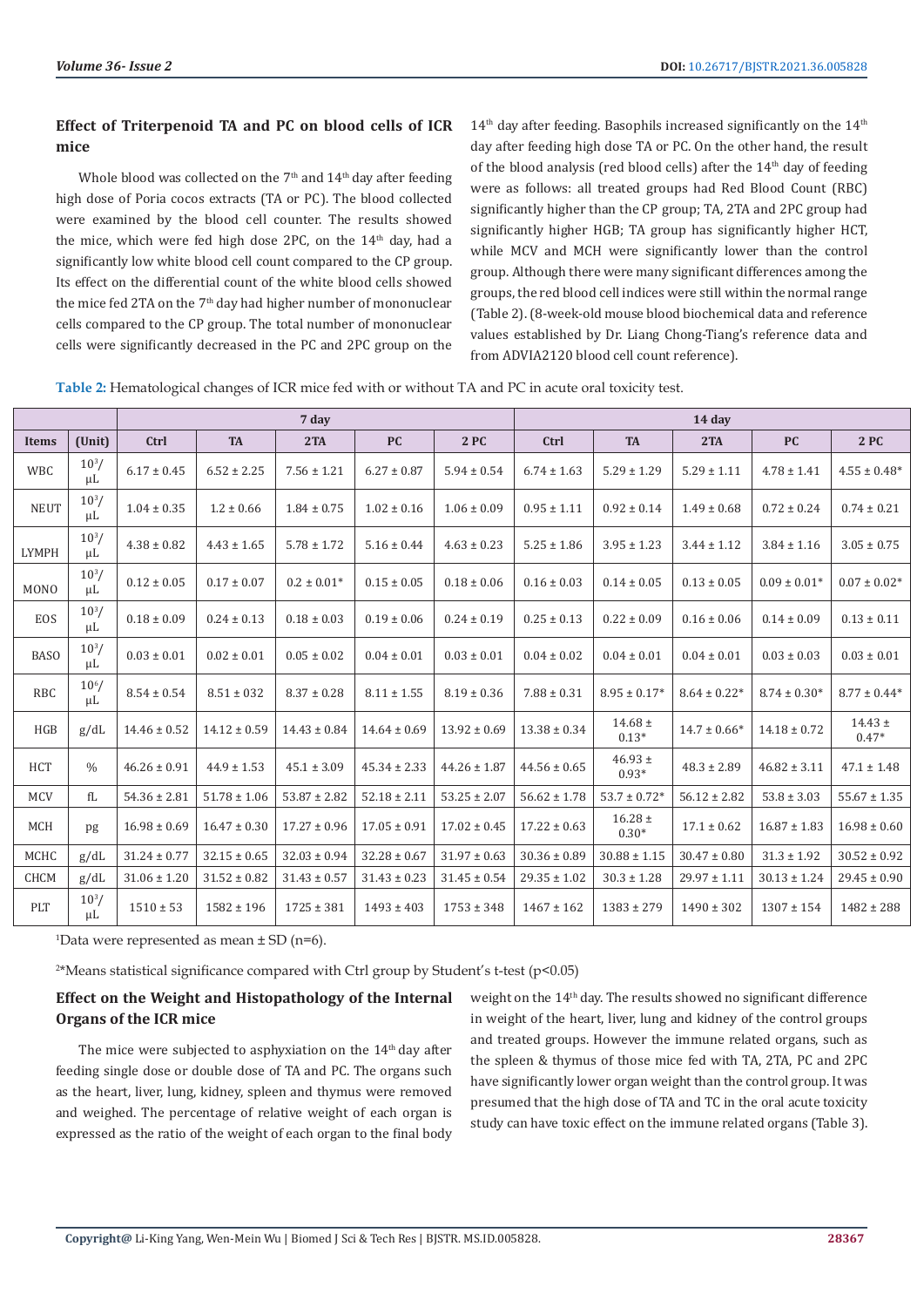**Table 3:** Percentage changes of relative weight of heart, liver, kidney, spleen and thymus of ICR mice fed with or without TA and PC in acute oral toxicity test.

| Group | Heart $(\%)^1$  | Liver $(\% )$   | Lung $(\% )$    | Kidney $(\% )$  | Spleen $(\% )$    | Thymus $(\%)$    |
|-------|-----------------|-----------------|-----------------|-----------------|-------------------|------------------|
| Ctrl  | $0.51 \pm 0.02$ | $5.85 \pm 0.47$ | $0.65 \pm 0.10$ | $1.80 \pm 0.15$ | $0.61 \pm 0.12$   | $0.22 \pm 0.02$  |
| TA    | $0.49 \pm 0.04$ | $5.52 \pm 0.58$ | $0.65 \pm 0.07$ | $1.89 \pm 0.17$ | $0.39 \pm 0.06*2$ | $0.16 \pm 0.03*$ |
| 2TA   | $0.47 \pm 0.05$ | $5.57 \pm 0.19$ | $0.61 \pm 0.05$ | $1.94 \pm 0.24$ | $0.40 \pm 0.11*$  | $0.14 \pm 0.04*$ |
| PC    | $0.49 \pm 0.05$ | $5.62 \pm 0.77$ | $0.57 \pm 0.07$ | $1.80 \pm 0.18$ | $0.40 \pm 0.05*$  | $0.18 \pm 0.08$  |
| 2PC   | $0.48 \pm 0.02$ | $6.10 \pm 0.52$ | $0.62 \pm 0.06$ | $1.94 \pm 0.12$ | $0.40 \pm 0.06*$  | $0.22 \pm 0.04$  |

<sup>1</sup>Organ weight (%) = [Organ weight (g)/ final body weight (g) ]  $X$  100.

2 The values were presented as mean ± SD. Each group contains 6 mice. Values having different superscripts are significantly different from control group by Student's t-test. (\*p<0.05).

The mice fed with high dose of TA and TC were asphyxiated on the 14th day and its heart, liver, kidney, spleen and thymus were removed. These organs were stained with H&E and were examined under optical microscope for histopathologic changes. Results showed the following pathologic findings: A. myocardial fiber vacuolization; B. hepatocyte hypertrophy; C. hepatocyte vacuolization (glycogen or fat infiltration); D. liver cell necrosis; E.

renal tubule epithelial cell basophilicity; F. renal tubule epithelial cell expansion and vacuolization; G. renal tubular cell hypertrophy and cystic tubule formation; H. renal Interstitial infiltration of mononuclear cells; I. splenic hematopoiesis; J. lymphocyte apoptosis. The above observed pathologic changes were organized according to the incidence of pathological findings (Table 4).

**Table 4:** Overview of incidence rate of histopathological findings of ICR mice fed with or without TA and PC in acute oral toxicity test1,2.

| Organ pathology items <sup>3</sup> | Ctrl     | <b>TA</b> | 2TA      | <b>PC</b> | 2PC   |  |  |  |  |
|------------------------------------|----------|-----------|----------|-----------|-------|--|--|--|--|
| Heart                              |          |           |          |           |       |  |  |  |  |
| $\boldsymbol{A}$                   | 6-Jun    | $6$ -Jun  | 6-Jun    | 6-Jun     | 6-Jun |  |  |  |  |
| Liver                              |          |           |          |           |       |  |  |  |  |
| $\, {\bf B}$                       | 6-Jun    | 6-Jun     | 6-Jun    | 6-Jun     | 6-Jun |  |  |  |  |
| C                                  | 6-Jun    | 0/6       | 6-Jan    | 6-Jan     | 6-May |  |  |  |  |
| D                                  | 0/6      | 6-Feb     | 6-Jan    | 0/6       | 0/6   |  |  |  |  |
| Kidney                             |          |           |          |           |       |  |  |  |  |
| $\mathbf E$                        | 6-May    | 6-Apr     | 6-Jun    | 6-Jun     | 6-Jun |  |  |  |  |
| $\mathbf{F}$                       | 0/6      | 6-Feb     | 6-Apr    | 6-Feb     | 6-Jan |  |  |  |  |
| G                                  | 0/6      | 0/6       | 6-Feb    | 0/6       | 6-Jan |  |  |  |  |
| H                                  | 0/6      | 6-Jan     | 6-Feb    | 6-Feb     | 6-Feb |  |  |  |  |
| Spleen                             |          |           |          |           |       |  |  |  |  |
|                                    | 6-Jun    | 6-Jun     | 6-Jun    | 6-Jun     | 6-Jun |  |  |  |  |
|                                    | 0/6      | 6-Feb     | $6$ -Jun | $6$ -Jun  | 6-Jun |  |  |  |  |
| <b>Thymus</b>                      |          |           |          |           |       |  |  |  |  |
|                                    | $6$ -Jun | $6$ -Jun  | $6$ -Jun | $6$ -Jun  | 6-Jun |  |  |  |  |

Note: <sup>1</sup>These organs were stained with H&E and were examined under optical microscopy for histopathologic changes.

2 The data were represented as: the number of specific organs with pathologic changes/the whole number of total observed organs. 3 Organ pathology items including

- (A) Sarcoplasmic vacuolation, myocardium;
- (B) Karyomegaly, cytomegaly with distinct nucleoli;
- (C) Hepatic cells vacuolation (glycogen or fatty infiltration);
- (D) Hepatic cells necrosis;
- (E) Renal tubules epithelium, basophilic;
- (F) Dilated and vacuolated epithelium, renal cortex;
- (G) Renal tubular cells hypertrophy and cyst;
- (H) Mononuclear cells infiltration;
- (I) Extramedullary hematopoiesis;
- (J) Lymphoid apoptosis.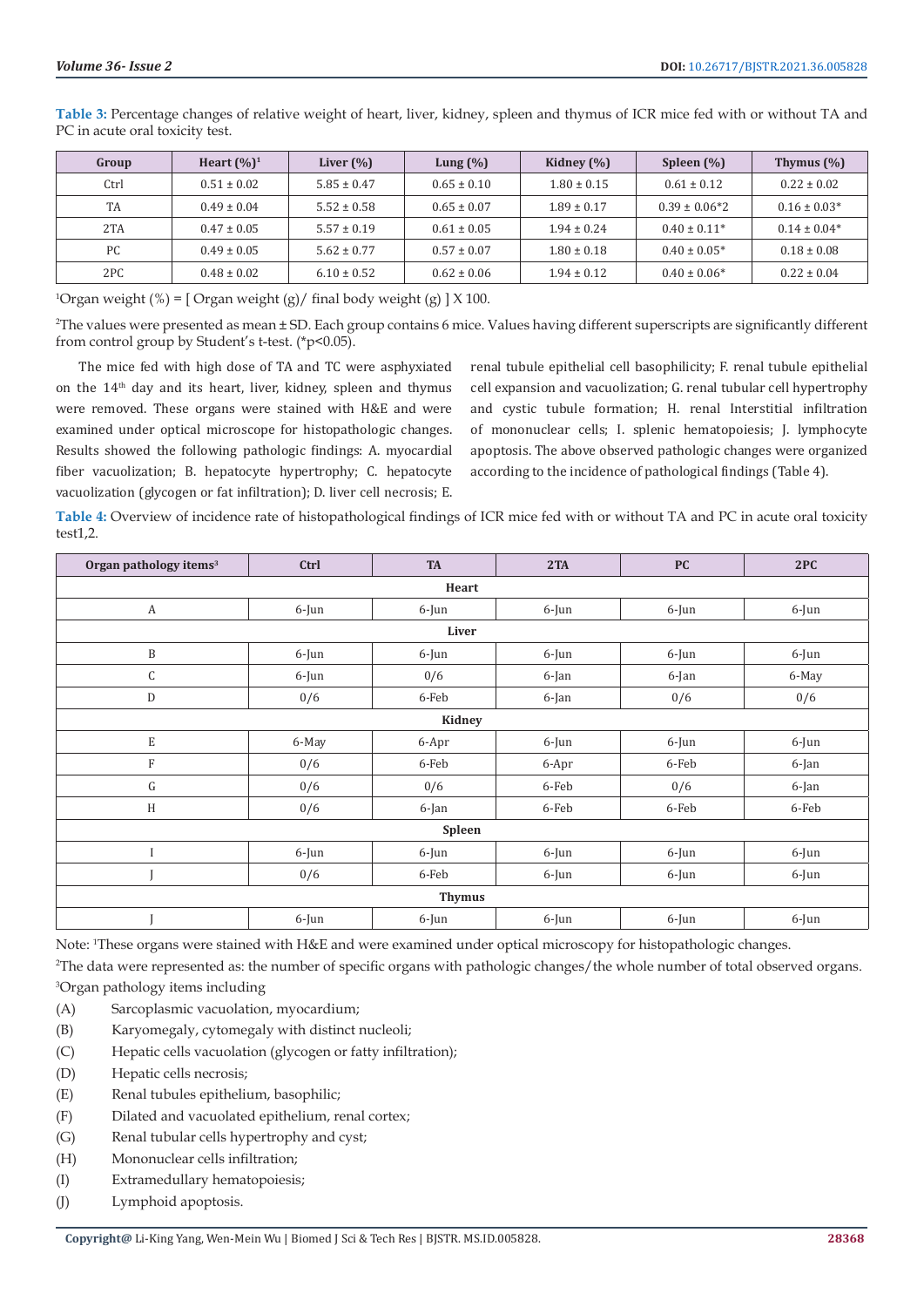The result of the heart biopsy showed the control group and the treated groups were found to have vacuolization of myocardial fibers. The control group and the experimental group were both found to have hepatocellular hypertrophy but there were no significant difference. The liver, an organ with regenerative capacity, was expected to have an observed microscopic difference in cell size. The treated groups have a slight vacuolization of hepatocytes and liver cell necrosis, however the number of observed animals is small. That is why, compared to the control group, it is not considered a significant difference and it is speculated that the difference may be due to the individuality of the mouse and background lesions. It is observed that the kidney had slightly basophilic changes of renal tubular epithelial cells, renal cortical epithelial

cell expansion and vacuolization, tubular cell hypertrophy, tubular cystic changes and mononuclear cell infiltration. There were mild and focal pathological lesions and were only observed in only a few animals of the experimental groups. In comparison to the changes of the control group, no significant difference was attained. Thus, suggesting that the test substance does not cause any toxic effects on the kidney. While in the immune related organs such as spleen and thymus, results showed that the control group and treated group have extramedullary hematopoiesis phenomenon in the spleen. The 2TA, PC, and 2PC groups have a significant difference in lymphocyte apoptosis in the spleen as compared to the control group. In the thymus, both the control and experimental groups have a slight cellular apoptosis (Figure 3).



**Figure 3:** Histopathological findings of ICR mice fed with or without TA and PC in acute oral toxicity test.

- A. Sarcoplasmic vacuolation myocardium, heart (arrow)
- B. Karyomegaly, cytomegaly with distinct nucleoli, liver (arrow)
- C. Hepatic cells vacuolation (arrow)
- D. Hepatic cells necrosis, focal (arrow)
- E. Renal tubules epithelium, basophilic, focal (arrow1), renal tubular cells hypertrophy and cyst (arrow2), mononuclear cells infiltration (arrow3)
- F. Dilated and vacuolated epithelium, renal cortex
- G. Extramedullary hematopoiesis
- H. Lymphoid apoptosis, mild to slight, spleen
- I. Lymphoid apoptosis, mild, thymus (H&E stain, 400X).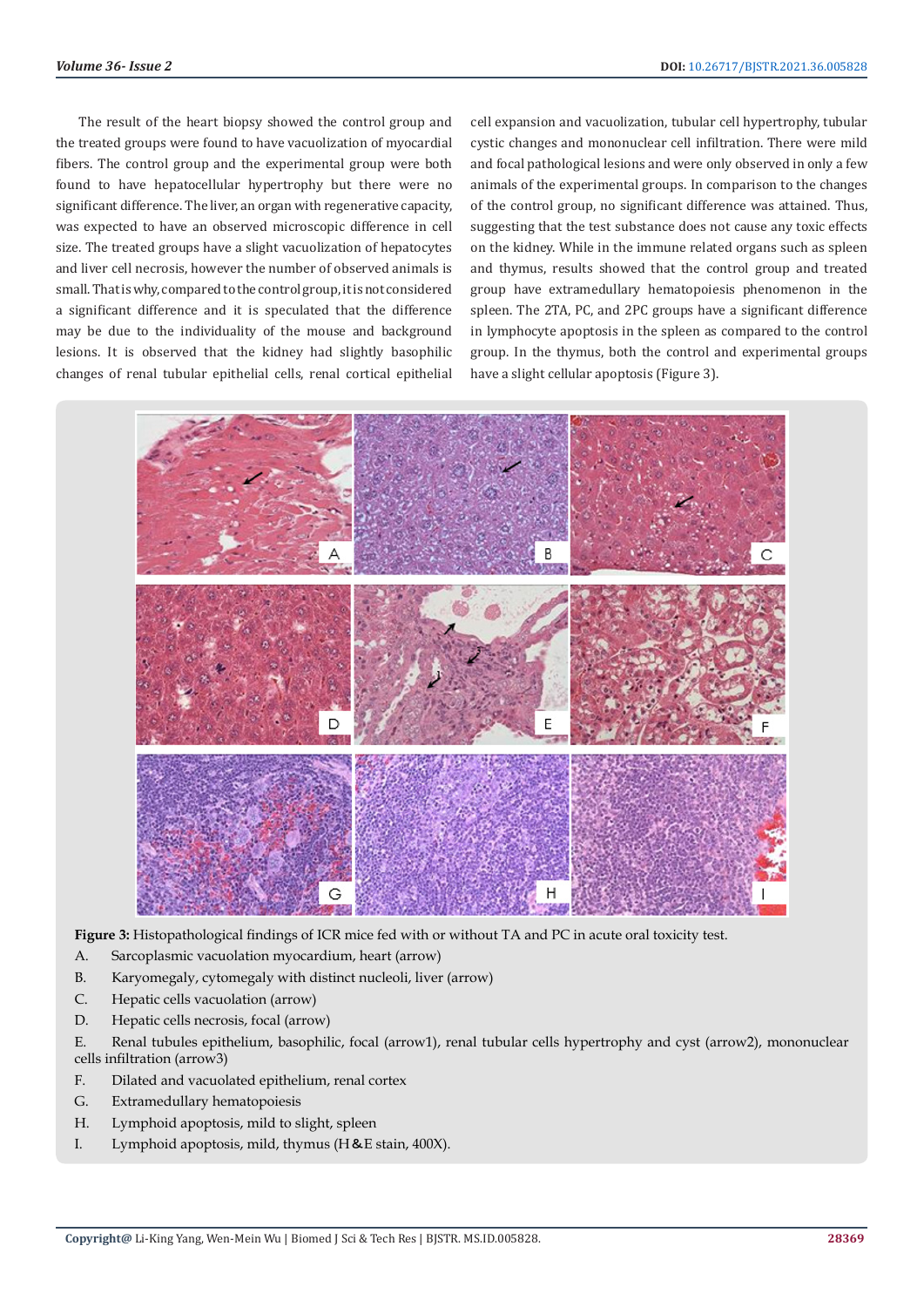#### **Discussion**

Poria cocos, Fu-Ling, is an oriental fungus and has been widely used as a Chinese traditional herbal medicine for centuries. Compendium of Materia Medica recorded that Poria cocos has many beneficial medical effects and indications for use in the traditional Chinese medicine. These include promoting urination, to invigorate the spleen function (i.e., digestive function), and to calm the mind [17]. Poria is not only used as component of traditional Chinese herbal medicine, it is also a component of many nourishing soups due to its food and drug characteristics [18]. In recent years, the studies involving the physiological activity of Poria cocos has focused more on anticancer, antioxidant and anti-hyperlipidemia. Ukiya et al discovered that lanostane-type triterpenes components such as poricoic acid, tumulosic acid and polyporenic acid showed potent inhibitory effects on Epstein-Barr virus early antigen activation induced by the tumor promoter 12-0-tetradecanoyphorbol-13 acetate [18]. In addition, it has cytotoxic effect on human leukemia cell line HL-60 cells [19]. At the same time, some studies state that triterpene dehydroebriconic acid could prevent the growth of human gastric cancer cells, and the cells were halted at the G1 phase in the cell cycle [20].

Recently, there are many research about the safety evaluation of the natural foods, especially those plants extracted active ingredients using acute toxicity and mutagenicity test [21]. ICR mice were hybridized strains, and therefore safety evaluation tests often use ICR mice as an experimental animal model [21,22]. In this study of acute oral toxicity test we used ICR mice as an experimental model. Our results showed TA fed mice on the 14<sup>th</sup> day did have a significantly higher body weight than the control group. Previous study had shown Poria extract and purified lanostanes have an effect on human intestines and enhance the uptake of nutrients: absorption of glucose, amino acids, and vitamins (folic acid). Poria extract ingredient, particularly lanostane compounds, might help in improving and treating cachexia associated with nutrition and immunology [23]. TA and PC were purified from triterpenoid pure extracts of Poria Cocos. After the mice were fed on a single high dose of the test substance TA & PC, none of the test mice died during the 14 day observation. For the micronuclei test, intraperitoneal injection of 100 mg/Kg-BW of chemotherapy drug, cyclophosphamide, served as positive control group. We then observed that feeding TA and PC did not increase the level of micronucleus in the blood of mice. The treated group has significantly lower micronucleus than the positive control group. There were no difference in the percentage of micronucleus results compared with the control group. Therefore, this confirmed that the addition of TA and PC did not cause any genotoxicity in mice.

The results showed the mice which were fed with high dose 2PC on the 14th day had a significantly low white blood cell count compared to the control group. Its effect on the differential count of the white blood cells showed that on the 7<sup>th</sup> day of the mice fed with 2TA had higher mononuclear cell compared to the control group. The total number of mononuclear cells was significantly decreased in the PC and 2PC group 14 days after feeding. While polysaccharide fraction from Poria cocos was found to have growth-inhibitory and differentiation-inducing activities on human leukemic cells, U937 and HL-60 through elevated cytokines of IFN-γ and TNF-α [19]. All test groups had Red Blood Count (RBC) significantly higher than those control group; TA, 2TA and 2PC group had significantly higher HGB, TA group has significantly higher HCT, while MCV and MCH were significantly lower than the control group. Triterpene carboxylic acids isolated from the methanol extract of Hoelen (sclederma of Poria cocos Wolf) were found to have has the scavenging effect on free-radicals and inhibitory activities against AAPH (2, 2'-azobis (2-amidinopropane) hydrochloride)-induced lysis of red blood cells [24]. Although many significant differences in the red blood cell indices among the groups but all data are still within the normal range.

High-dose TA and PC did not affect the weight of vital organs like the heart, liver, lung and kidney. Although there are some histopathological changes on heat, liver, kidney and thymus, these lesions are focal and minor with no serious nor widespread lesions. These changes has no significant difference compared with the control group. However, the histopathological findings in the spleen among the 2TA, PC and 2PC groups showed significant cellular apoptosis. Morphologically, apoptosis has cell shrinkage, chromatin condensation and DNA fragments forming apoptotic bodies [25]. Kikuchi & others suggested that apoptosis-inducing activities of triterpene acids from Poria cocos is via the mitochondrial pathway mostly by translocation of apoptosis-inducing factor, independent from the caspase pathway in A549 [26]. Reduced weight of the spleen in Table 3 and the statistical incidence of the pathologic lesion of spleen's lymphocyte cellular apoptosis in Table 4 were consistent. It was speculated that although the pathologic weight change of the spleen among the study group was seen, it was based only on H & E staining, by which H & E staining is not apoptosisspecific staining method. Therefore, these morphologic changes are only preliminary result. In the future, cell apoptosis-specific staining, such as terminal deoxynucleotidyl transferase (TdT) mediated dUTP-biotin nick end-labeling (TUNEL) [27] can be used for further analysis.

In summary, given single dose of 25 mg of TA per kilogram of body weight and 10 mg of PC per kilogram of body weight did not cause any toxic reaction to ICR male mice. Our finding is same with Zhang et al experiment, rats fed SD 10,000 mg / kg-BW Bamboo mushroom triterpenoids does not cause toxic effects [21]. In the future, we plan to use a much higher dosage and investigate whether it would cause any other toxic effects in the mice. In our study, our experimental dosage cause reduction in the weight of immune-